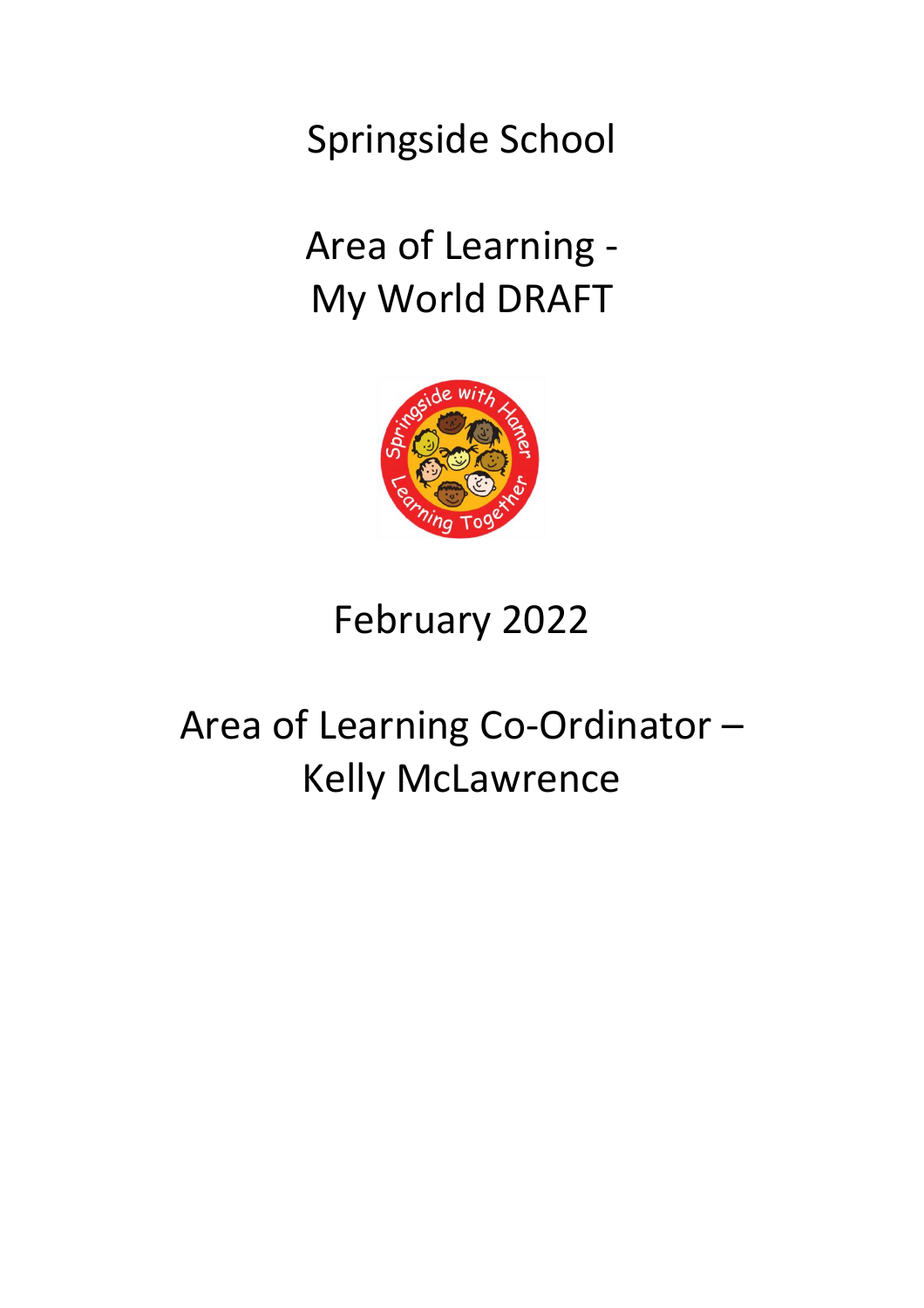## **Intent**

We believe in teaching our learners how to engage and understand the world around them, prioritising safely accessing the world around them. There are ten sections within the 'My World' Area of Learning, these will be taught as appropriate to the individual learner. Each area is intended to be focused on for between one term and one year but this may be adjusted to meet the needs of individual learners within school and spread out throughout their learning journey. The ten topics are:

Topic 1 Change, History and the Passing of Time Topic 2 The Seasons, Change and the Passing of Time Topic 3 The Life Cycles of Plants and Animals Topic 4 The Weather Topic 5 Food Topic 6 Recycling Topic 7 Digital Photography Topic 8 Festivals Topic 9 People Topic 10 Water

This area of learning is taught as a discrete, timetabled lesson in the Investigative phase, though many of the skills will link into other areas of the curriculum and key targets may be bridged across to other subject areas, particularly those under the 'Cognition and Learning' topic area.

My World - to develop understanding of the world as relevant to the individual earner. To improve the ability to independently and safely access the world around me including dressing safely for the weather/ seasons, understanding food/ diet and how to interact with the people around me. Some areas of the curriculum document may not be relevant to all learners e.g. in History the study of previous eras is only relevant for learners who will take some understanding of the comparisons. Other learners may benefit from focusing on the passage of time as relevant to their experiences – a school day, a week or having a birthday each year.

# **Coverage**

This provides an overview of how we teach our learners to understand their world at Springside School, it should be read in conjunction with the 'Curriculum', 'EYFS', 'My Independence' 'My Thinking and Problem Solving' and 'My Maths' schemes. Whilst this provides an overview of how we teach the Area of Learning relating to My World, due to the nature of My World skills, these are also reinforced and taught within every aspect of school life.

Further information can be found within the brochures specific to each phase. This document is written to provide an overview of the overarching aims of the My World Area of Learning. It should be read in conjunction with the phase brochures and policies for EYFS and each individual area of learning.

#### **Context**

Learners at Springside School have a diverse range of learning difficulties and associated special educational needs. The scheme of work utilised 'My World' is not intended to be taught in a linear manner with each area covered. The scheme is utilised as appropriate to the age, developmental stage, approach to learning required, the individual's prior knowledge and specific areas required as per the Learner's EHC Plan.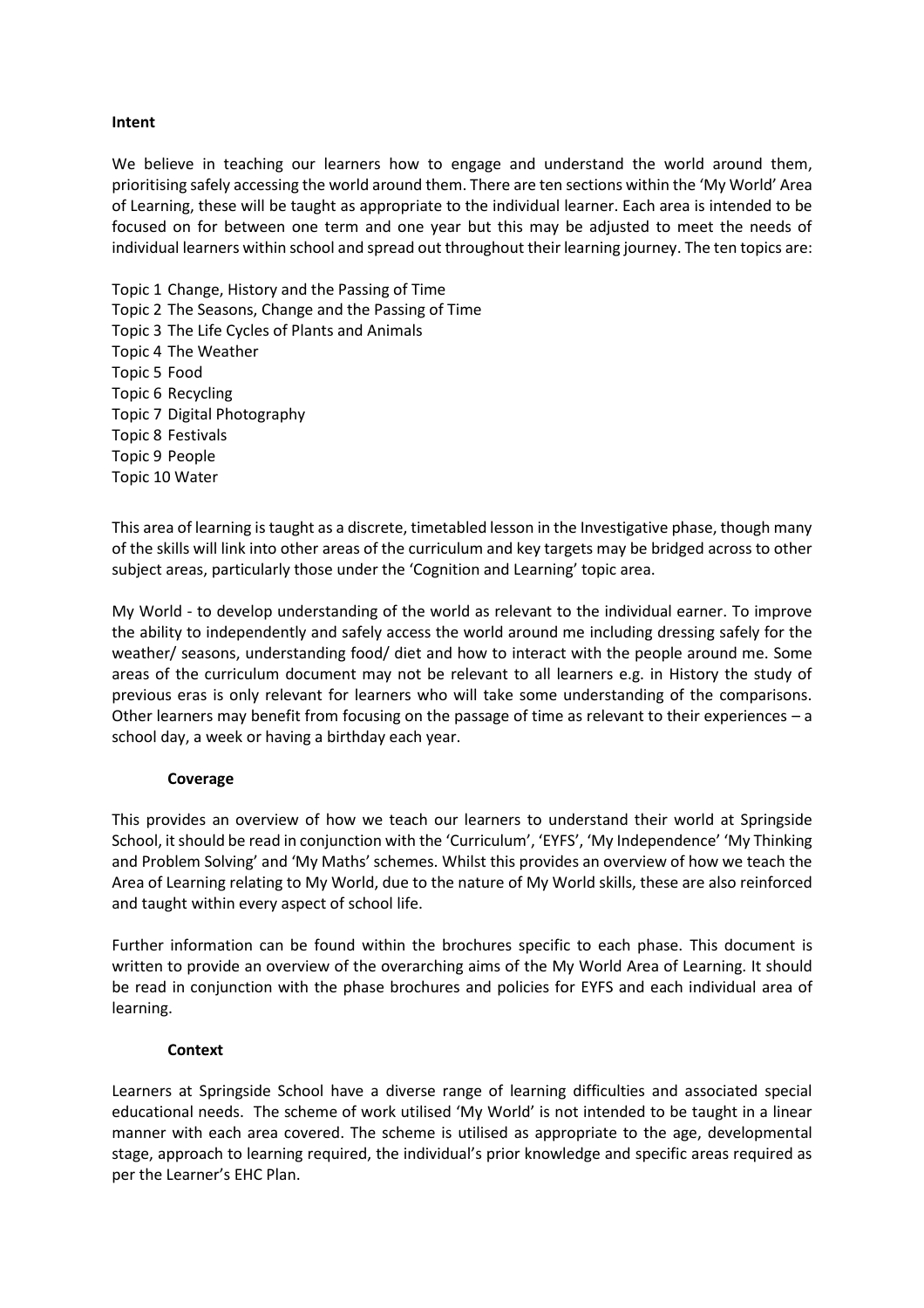Our curriculum is set in the context of Equals multi-tiered curriculum approach, recognising that differentiation from England's (or indeed any) National Curriculum, including the EYFS framework, is not sufficient to meet the needs of learners with profound, complex, severe or global learning difficulties. For these learners, who are all working consistently and over time below or very near the start of their national curriculum, curricula need to be different rather than differentiated, because the way such learners learn is different, and often very, very different from neuro-typical, conventional developing learners for whom the national curriculum was designed.

The overarching aims are to support the holistic development of all learners in a manner, which is appropriate to their individual needs and abilities and provide a sensitive response to the challenges they face. At its core it is designed to ensure all learners are happy, healthy and safe whilst ensuring they reach their full potential having access to a broad and balanced curriculum promoting World throughout.

Springside School is a non-denominational school that aims to celebrate festivals and religious events from many cultures. Whole school and phase worship, beliefs and celebrations (e.g. Birthdays, Achievements, Eid, Christmas) reflect this. Learners are taught to embrace all celebrations, cultures as well as respect each other, their beliefs and differences; these are detailed on our curriculum theme mapping.

# **Implementation**

As stated above, the My World Area of Learning has ten sections. These are detailed within the Equals scheme of work. Whilst there are Learning Intentions and suggested activities, by the nature of the Area of Learning and the Learners at Springside, it may be required to set individualised activities and learning intentions.

Within classes, this will look different, however the area of learning may be the same, examples of this are:

*EXAMPLE 1 - My World -> The Seasons, Change and the Passing of Time (Outdoor - learning to investigate the seasons through walks and observations, Indoor- daily use of visual time table to understand change and the passing of time.*

*Learning intention - to understand changes to our environment in long term and short term context.*

*EXAMPLE 2 - My World -> Food (Food Technology Room) – Link to My Independence – My Cooking Learning intention - to make a drink of squash, using the correct volume, to understand thirst.*

*EXAMPLE 3 - My World -> Festivals (Classroom, Main Hall, Outdoor Area) – Celebrating Festivals with friends and family*

*Learning intention - to understand some of the different festivals we celebrate as a multi-faith school.*

Learning Intentions for the lesson are taken from the scheme of work used, these include equals, the Northern Ireland Curriculum and Birth to 5 Matters - *Beyond this, each individual learner will then have an individual target/ sequence of learning to achieve.*